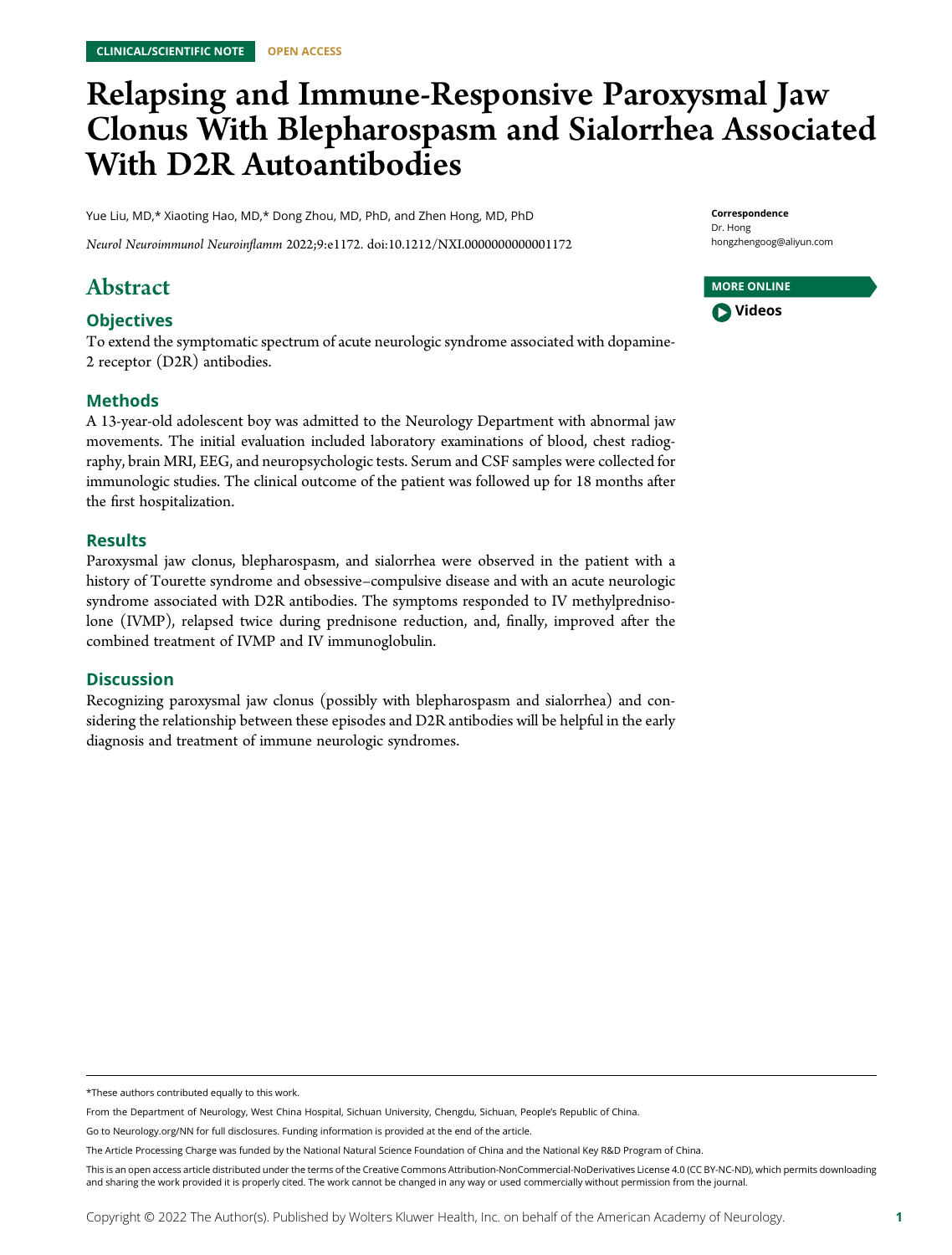



Antidopamine-2 receptor (D2R) encephalitis is a rare condition with typical symptoms including dystonia parkinsonism and emotional lability. $^1$  The pathogenicity of D2R antibodies is debatable, $^2$  and the reported responses of most patients to immunotherapy may implicate the involvement of the immune system rather than favoring the identifiable antibody being pathogenic.<sup>1,3,4</sup> We report the case of a 13-year-old adolescent boy with paroxysmal jaw clonus, blepharospasm, and sialorrhea of an acute neurologic syndrome associated with D2R antibodies. The symptoms responded to IV methylprednisolone (IVMP), relapsed twice during prednisone reduction, and, finally,

improved after the combined treatment of IVMP and IV immunoglobulin (IVIg).

#### Case

A 10-year-old boy had a 2.5-year history of repetitive tics, with eye blinking, shoulder shrugging, tiptoeing, obscene language, and throat clearing, and these episodes occurred more than 10 times a day. Then, the symptoms of irritability and compulsion gradually evolved over 2 years. He was diagnosed with Tourette syndrome and obsessive–compulsive disease and was treated with risperidone, aripiprazole, and sertraline for approximately half a year. At

#### Figure 2 Antibody Testing in CSF and Serum of the Case



D2R IgG autoantibodies were measured on fixed HEK293 cells using a cell-based assay against the long isoform of D2R expressed at the cell surface. Reactivity was analyzed by immunofluorescence. (A) CSF studies showed positive anti-D2R antibodies (1:1). (C) Serum studies showed positive anti-D2R antibodies (1:100). (B, D) Negative controls: HEK293 cells expressing empty vector plasmids were incubated with CSF (B) or serum (D) from the same patient (scale bar: 150 μm). D2R = dopamine-2 receptor.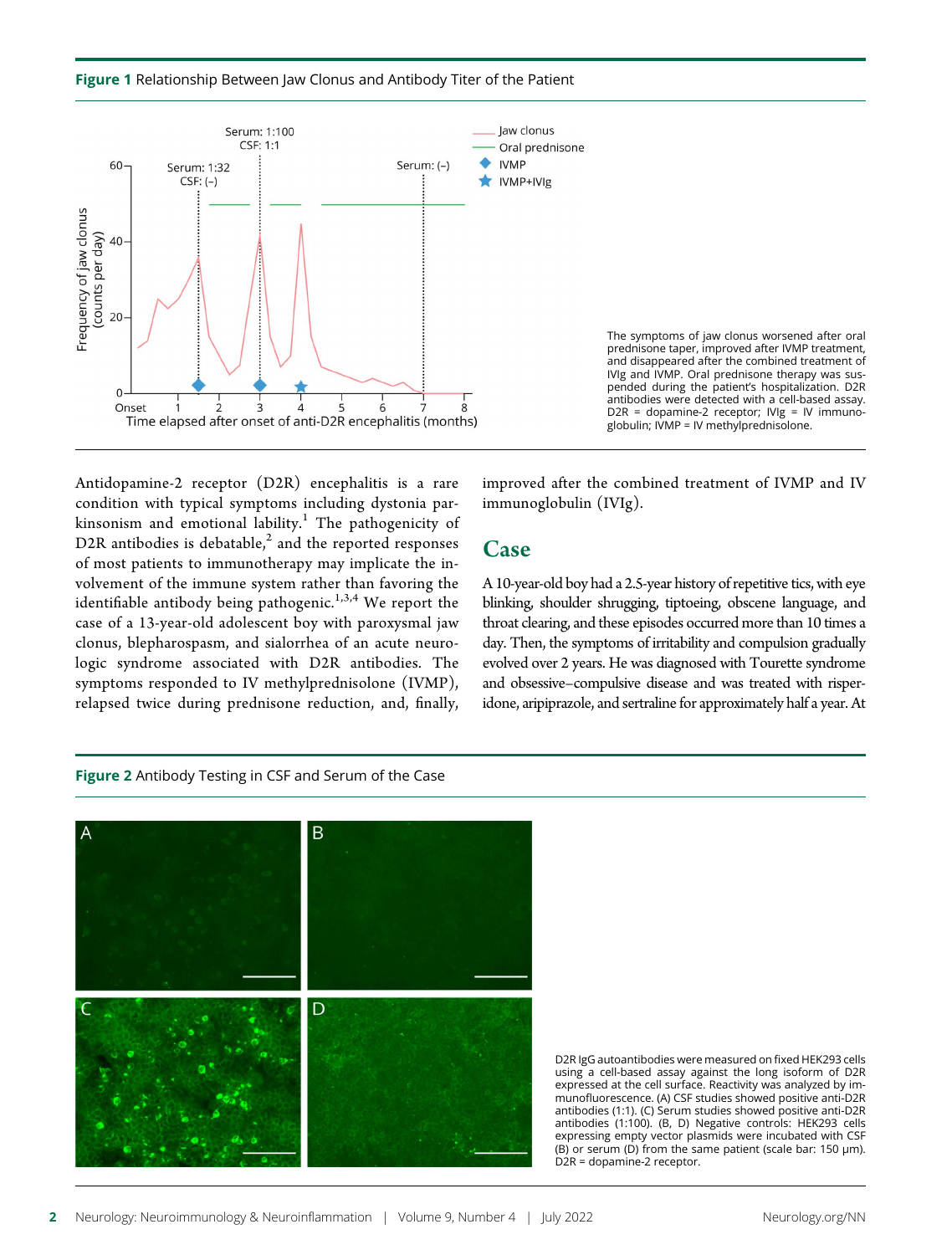age 13, after a tongue infection, a week later, he developed paroxysmal jaw clonus (2–3 Hz) that occurred more than 10 times per day (Video 1), accompanied by irritability and tongue biting. One month later, the jaw clonus worsened after a respiratory tract infection. The episodes included sudden jaw clonus, commonly with blepharospasm and sialorrhea, occasionally with vocalization, without decreased consciousness, lasting from a few seconds to a minute. These symptoms disappeared during his sleep. A physical examination during the interictal period revealed no abnormalities, except for the tongue injuries in the anterior third of the tongue.

Laboratory examinations further excluded extrapyramidal differential diagnosis induced by CNS infectious diseases (eTable 1, [links.lww.com/NXI/A713\)](http://links.lww.com/NXI/A713). An MRI examination of the brain revealed no abnormalities. Chest radiography showed a slight blurring of both lungs. D2R IgG antibodies were detected in serum  $(1:32)$  using a cell-based assay  $(CBA)$ .<sup>5</sup> The tests for other onconeuronal or neuronal cell surface antibodies were negative with the CBA or dot immunobinding assay (eTable 1, [links.lww.com/NXI/A713](http://links.lww.com/NXI/A713)). Neuropsychological tests for the first time revealed his moderate to severe cognitive impairments (eTable 1, [links.lww.com/NXI/A713\)](http://links.lww.com/NXI/A713).

Figure 1 summarizes the relationship between the paroxysmal jaw clonus and D2R antibody titers. The patient's symptoms rapidly improved after IVMP treatment  $(1 g/d$  for 5 days). After oral prednisone taper, his jaw clonus relapsed, and a stereotypical repetitive movement of trunk extensor occurred without epileptiform discharge (Video 2), with an increase in anti-D2R antibody titers (Figure 2). After IVMP treatment again, the abovementioned symptoms improved but further worsened on reducing prednisone. After a combination of IVIg (0.4 g/kg per day for 5 days) and IVMP, the anti-D2R antibody test in serum became negative with the disappearance of all symptoms. The symptoms of eye blinking, shoulder shrugging, tiptoeing, obscene language, throat clearing, irritability, compulsion, and cognitive impairments were completely resolved 3 months after the final immunotherapy.

### **Discussion**

Our presented case extended the symptomatic spectrum of acute neurologic syndromes associated with D2R antibodies by including abnormal jaw movements. The symptoms of paroxysmal jaw clonus (often with blepharospasm and sialorrhea) should be considered as movement disorders of extrapyramidal system after excluding seizures by video EEG monitoring. The jaw clonus (2–3 Hz), seen in Video 1, should not be confused with the jaw tremor of Parkinson disease (3–7 Hz at rest with mouth closure), essential tremor (4–12 Hz postural and kinetic tremor), or isolated jaw tremor. Jaw tremors may also be seen in tardive jaw tremors (previous dopamine-blocking drugs and repetitive and rhythmic tremors).

Although a functional neurologic disorder was a differential diagnosis, the clinical phenomenology, association with autoantibodies, and improvement with immune therapies support the hypothesis that the neurologic syndrome was an immune-mediated movement disorder. The symptoms of paroxysmal jaw clonus occurred after infection, a possible trigger of autoimmune antibody production, in addition, got improved after immune therapy, which may implicate that the neurologic syndrome is immune mediated. Then, the phenomenon of relapsing after prednisone reduction and the linear relationship between clinical symptoms and antibody titer further supports the autoimmune nature of this phenotype. Mycoplasma etiologic examination may be valuable to exclude other infections and possible triggers of D2R antibodies, not performed in this case.

The strongest association of D2R antibody is with basal ganglia encephalitis, a radiologic basal ganglia syndrome with acute dystonia and akinesia, $1,3,6$  but there is also some association with autoimmune chorea, $1$  occasional children with tics, $7$  or Tourette syndrome.<sup>1</sup> This case presents a novel syndrome and, for this reason, is useful for people to recognize the autoimmune nature of this phenotype. Although the phenotype is novel, the association with D2R antibodies supports the likelihood this phenotype is an immune-responsive movement disorder.

#### Acknowledgment

The authors thank all participants for their participation in the study.

#### Study Funding

This work was supported by the National Natural Science Foundation of China (grants 81971213 and 81671291) and the National Key R&D Program of China (2018YFC1312300).

#### **Disclosure**

None of the authors have any conflict of interest to disclose. Go to [Neurology.org/NN](https://nn.neurology.org/content/9/4/e172/tab-article-info) for full disclosures.

#### Publication History

Received by Neurology: Neuroimmunology & Neuroinflammation December 6, 2021. Accepted in final form March 9, 2022. Submitted and externally peer reviewed. The handling editor was Josep O. Dalmau, MD, PhD, FAAN.

#### Appendix Authors

| <b>Name</b>                | Location                                             | Contribution                                                                                   |
|----------------------------|------------------------------------------------------|------------------------------------------------------------------------------------------------|
| Yue Liu,<br>МD             | West China Hospital,<br>Sichuan University,<br>China | Designed and conceptualized study,<br>literature review, and drafted the<br>article and figure |
| <b>Xiaoting</b><br>Hao, MD | West China Hospital,<br>Sichuan University,<br>China | Literature review, interpreted the<br>imaging, and laboratory findings                         |
| Dong<br>Zhou, MD,<br>PhD   | West China Hospital,<br>Sichuan University,<br>China | Literature review and revised the<br>figure                                                    |
| Zhen<br>Hong, MD,<br>PhD   | West China Hospital,<br>Sichuan University,<br>China | Designed and conceptualized the<br>study and revised the article                               |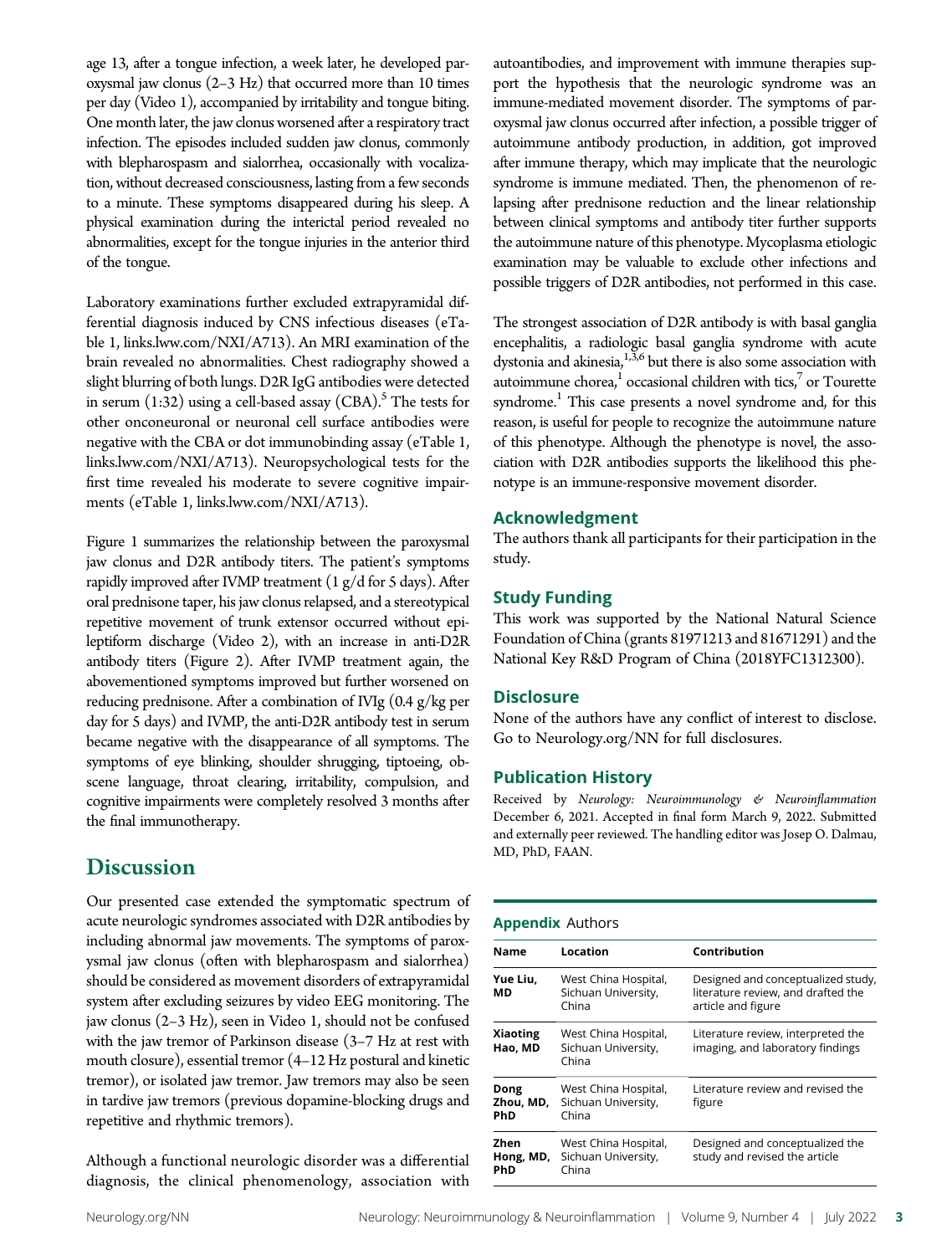## References<br>1. Dale RC, Merh

- Dale RC, Merheb V, Pillai S, et al. Antibodies to surface dopamine-2 receptor in autoimmune movement and psychiatric disorders. Brain. 2012;135(pt 11):3453-3468.
- 2. Sinmaz N, Tea F, Pilli D, et al. Dopamine-2 receptor extracellular N-terminus regulates receptor surface availability and is the target of human pathogenic antibodies from children with movement and psychiatric disorders. Acta Neuropathol Commun. 2016;4(1):126.
- 3. Marques-Matos C, Melo C, Sampaio M, Rodrigues E, Sousa R, Alves D. Child Neurology: treatable bilateral striatal lesions related to anti-dopamine 2 receptor autoimmunity. Neurology. 2018;91(2):98-101.
- 4. Mohammad SS, Sinclair K, Pillai S, et al. Herpes simplex encephalitis relapse with chorea is associated with autoantibodies to N-Methyl-D-aspartate receptor or dopamine-2 receptor. Mov Disord. 2014;29(1):117-122.
- 5. Dalmau J, Gleichman AJ, Hughes EG, et al. Anti-NMDA-receptor encephalitis: case series and analysis of the effects of antibodies. Lancet Neurol. 2008;7(12): 1091-1098.
- 6. Dale RC, Church AJ, Surtees RA, et al. Encephalitis lethargica syndrome: 20 new cases and evidence of basal ganglia autoimmunity. Brain. 2004;127(pt 1):21-33.
- 7. Addabbo F, Baglioni V, Schrag A, et al. Anti-dopamine D2 receptor antibodies in chronic tic disorders. Dev Med Child Neurol. 2020;62(10):1205-1212.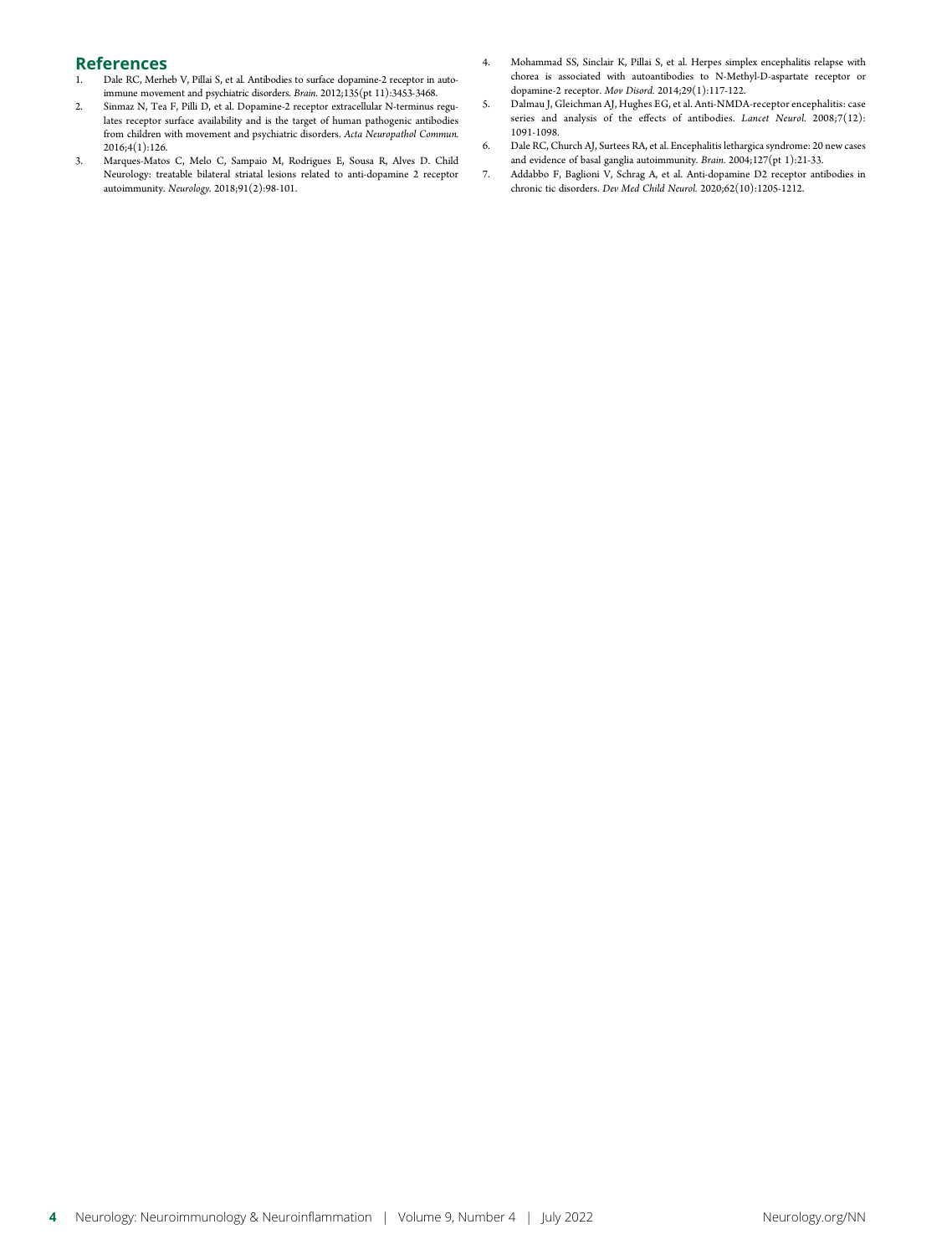# Neurology®<br>Neuroimmunology<br>& Neuroinflammation

#### **Sialorrhea Associated With D2R Autoantibodies Relapsing and Immune-Responsive Paroxysmal Jaw Clonus With Blepharospasm and**

DOI 10.1212/NXI.0000000000001172 *Neurol Neuroimmunol Neuroinflamm* 2022;9; Yue Liu, Xiaoting Hao, Dong Zhou, et al.

**This information is current as of April 22, 2022**

Academy of Neurology.. All rights reserved. Online ISSN: 2332-7812. Copyright © 2022 The Author(s). Published by Wolters Kluwer Health, Inc. on behalf of the American Published since April 2014, it is an open-access, online-only, continuous publication journal. Copyright *Neurol Neuroimmunol Neuroinflamm* is an official journal of the American Academy of Neurology.